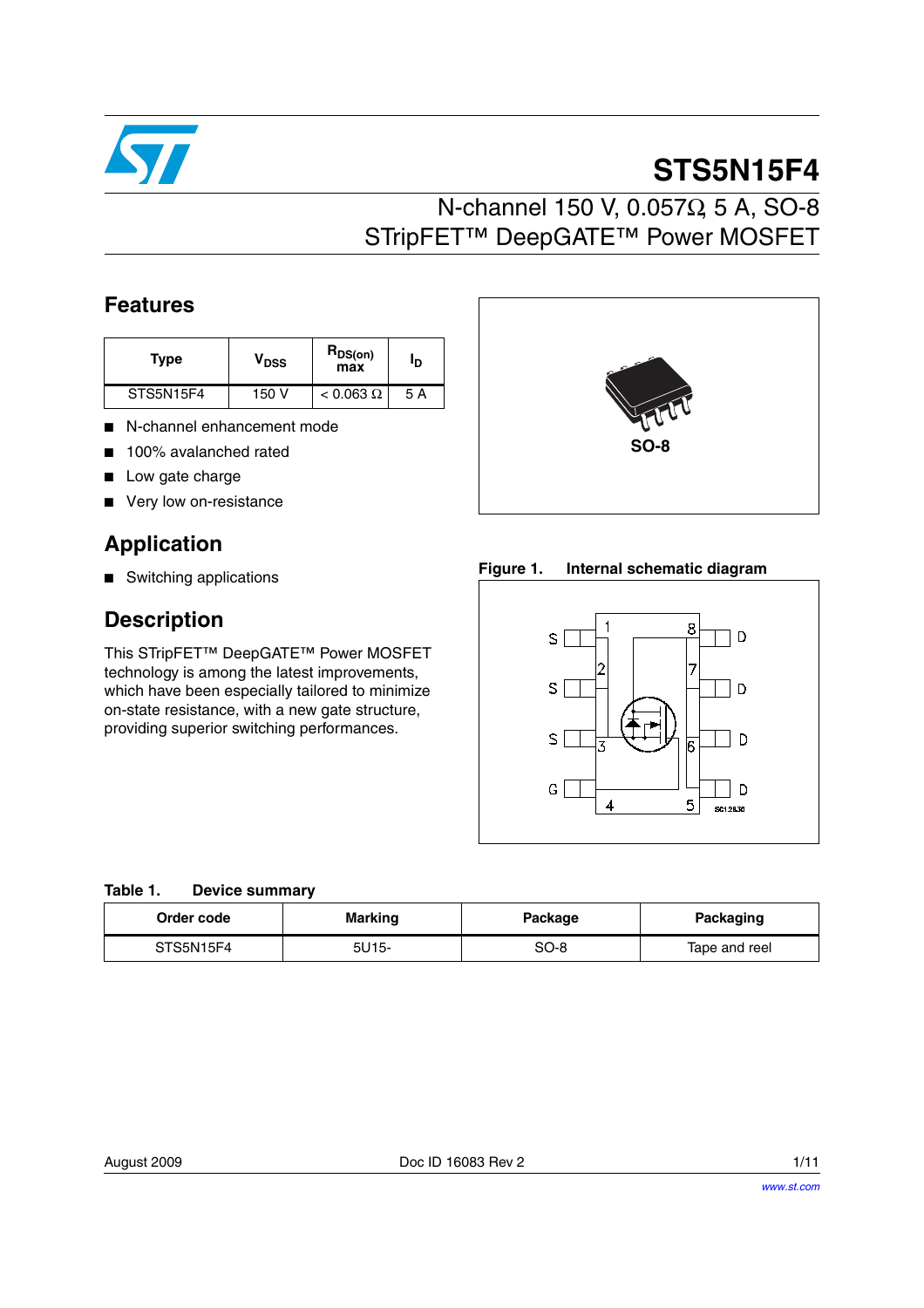# **1 Electrical ratings**

| Table 2. |  | Absolute maximum ratings |  |
|----------|--|--------------------------|--|
|----------|--|--------------------------|--|

| Symbol                         | <b>Parameter</b>                             | Value        | Unit |
|--------------------------------|----------------------------------------------|--------------|------|
| $\mathsf{V}_{\mathsf{DS}}$     | Drain-source voltage ( $V_{GS} = 0$ )        | 150          | v    |
| $V_{GS}$                       | Gate-source voltage                          | ±20          | v    |
| l <sub>D</sub>                 | Drain current (continuous) at $T_C = 25 °C$  | 5            | A    |
| l <sub>D</sub>                 | Drain current (continuous) at $T_C = 100 °C$ | 3            | A    |
| I <sub>DM</sub> <sup>(1)</sup> | Drain current (pulsed)                       | 20           | A    |
| $P_{TOT}$                      | Total dissipation at $T_C = 25 °C$           | 2.5          | w    |
| $\mathsf{T}_{\mathsf{stg}}$    | Storage temperature                          | $-55$ to 150 | °C   |
| T,                             | Operating junction temperature               |              |      |

1. Pulse width limited by safe operating area

#### **Table 3. Thermal data**

| <b>Symbol</b>                         | <b>Parameter</b>                    | Value | Unit          |
|---------------------------------------|-------------------------------------|-------|---------------|
| ٬۱<br>$\mathsf{R}_{\mathsf{thj-pcb}}$ | Thermal resistance junction-pcb max | 50    | $\degree$ C/W |

1. When mounted on FR-4 board of 1 inch<sup>2</sup>, 2 oz Cu,  $t < 10$  sec

| <b>Avalanche characteristics</b><br>Table 4. |
|----------------------------------------------|
|----------------------------------------------|

| Symbol          | <b>Parameter</b>                                                                                       | Max value | Unit |
|-----------------|--------------------------------------------------------------------------------------------------------|-----------|------|
| <sup>I</sup> AS | Avalanche current, repetitive or not-repetitive<br>(pulse width limited by T <sub>i</sub> max)         |           |      |
| $E_{AS}$        | Single pulse avalanche energy<br>(starting T <sub>i</sub> = 25 °C, $I_D = I_{AS}$ , $V_{DD} = 140 V$ ) | 125       | mJ   |

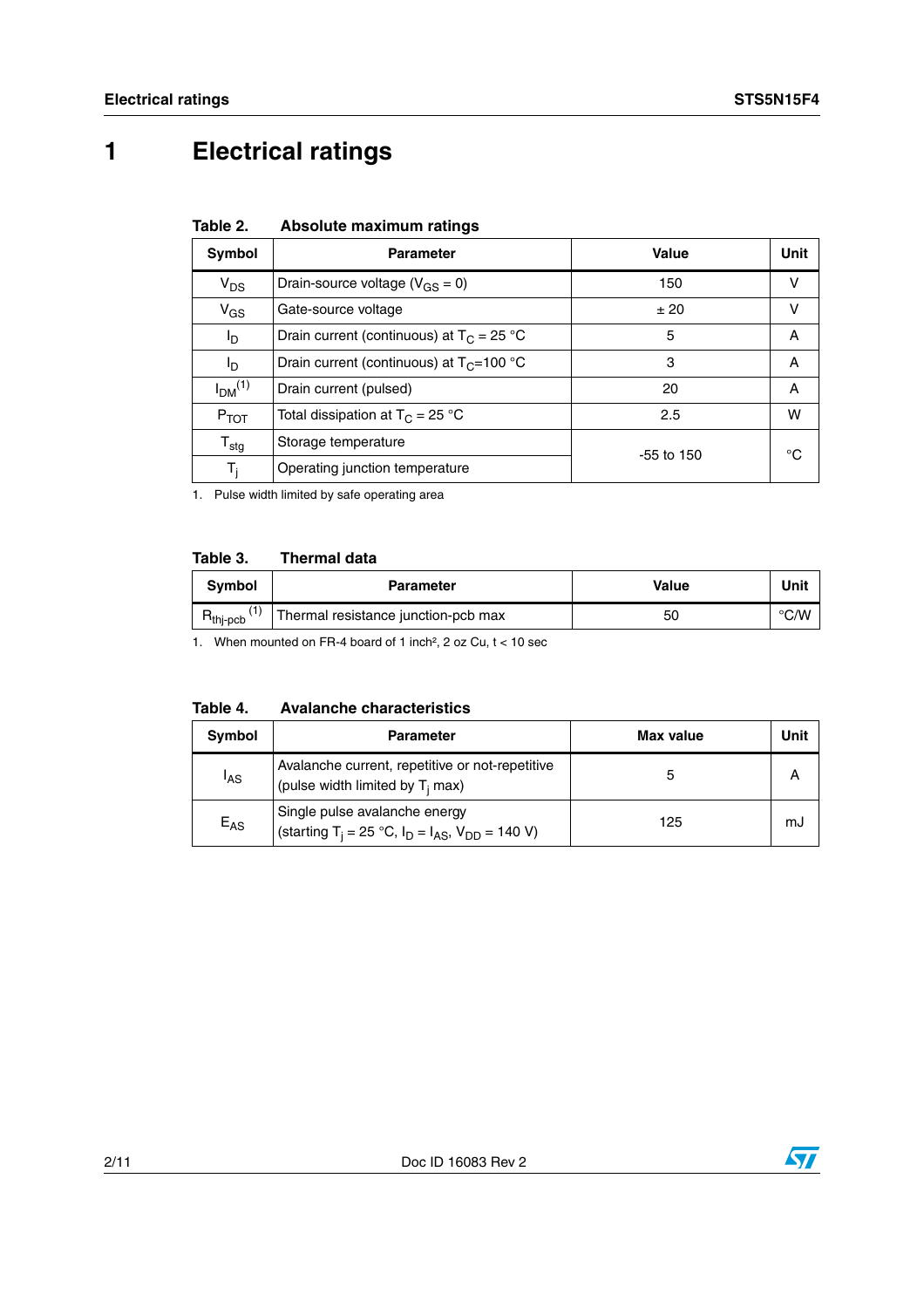# **2 Electrical characteristics**

 $(T_J = 25 \text{ °C}$  unless otherwise specified)

| Symbol                  | <b>Parameter</b>                                    | <b>Test conditions</b>                          | Min. | Typ.  | Max.  | Unit     |
|-------------------------|-----------------------------------------------------|-------------------------------------------------|------|-------|-------|----------|
| $V_{(BR)DSS}$           | Drain-source breakdown<br>voltage                   | $I_D = 1$ mA, $V_{GS} = 0$                      | 150  |       |       | v        |
| <b>I</b> <sub>DSS</sub> | Zero gate voltage drain<br>current ( $V_{GS} = 0$ ) | $V_{DS}$ = 150 V,<br>$V_{DS}$ = 150 V, @ 125 °C |      |       | 10    | μA<br>μA |
| l <sub>GSS</sub>        | Gate body leakage current<br>$(V_{DS} = 0)$         | $V_{GS} = \pm 20 V$                             |      |       | ±100  | nA       |
| $V_{GS(th)}$            | Gate threshold voltage                              | $V_{DS} = V_{GS}$ , $I_D = 250 \mu A$           | 2    |       | 4     | v        |
| $R_{DS(on)}$            | Static drain-source on<br>resistance                | $V_{GS}$ = 10 V, $I_{D}$ = 2.5 A                |      | 0.057 | 0.063 | Ω        |

#### **Table 5. On/off states**

#### **Table 6. Dynamic**

| <b>Symbol</b>                                     | <b>Parameter</b>                                                           | Min.<br><b>Test conditions</b>                                                  |                | Typ.                | Max. | <b>Unit</b>    |
|---------------------------------------------------|----------------------------------------------------------------------------|---------------------------------------------------------------------------------|----------------|---------------------|------|----------------|
| $C_{iss}$<br>$C_{\rm{oss}}$<br>$C_{\text{rss}}$   | Input capacitance<br>Output capacitance<br>Reverse transfer<br>capacitance | $V_{DS}$ =25 V, f = 1 MHz,<br>$V_{GS} = 0$                                      |                | 2710<br>180<br>69.5 |      | pF<br>pF<br>pF |
| $\mathsf{Q}_{\mathsf{g}}$<br>$Q_{gs}$<br>$Q_{qd}$ | Total gate charge<br>Gate-source charge<br>Gate-drain charge               | $V_{DD}$ = 75 V, I <sub>D</sub> = 5 A<br>$V_{GS} = 10 V$<br>Figure 14 on page 7 | -              | 48<br>10.8<br>13.7  |      | nC<br>nС<br>nС |
| $R_g$                                             | Gate input resistance                                                      | f=1 MHz Gate DC Bias=0<br>Test signal level=20 mV<br>open drain                 | $\blacksquare$ | 1.9                 |      | Ω              |

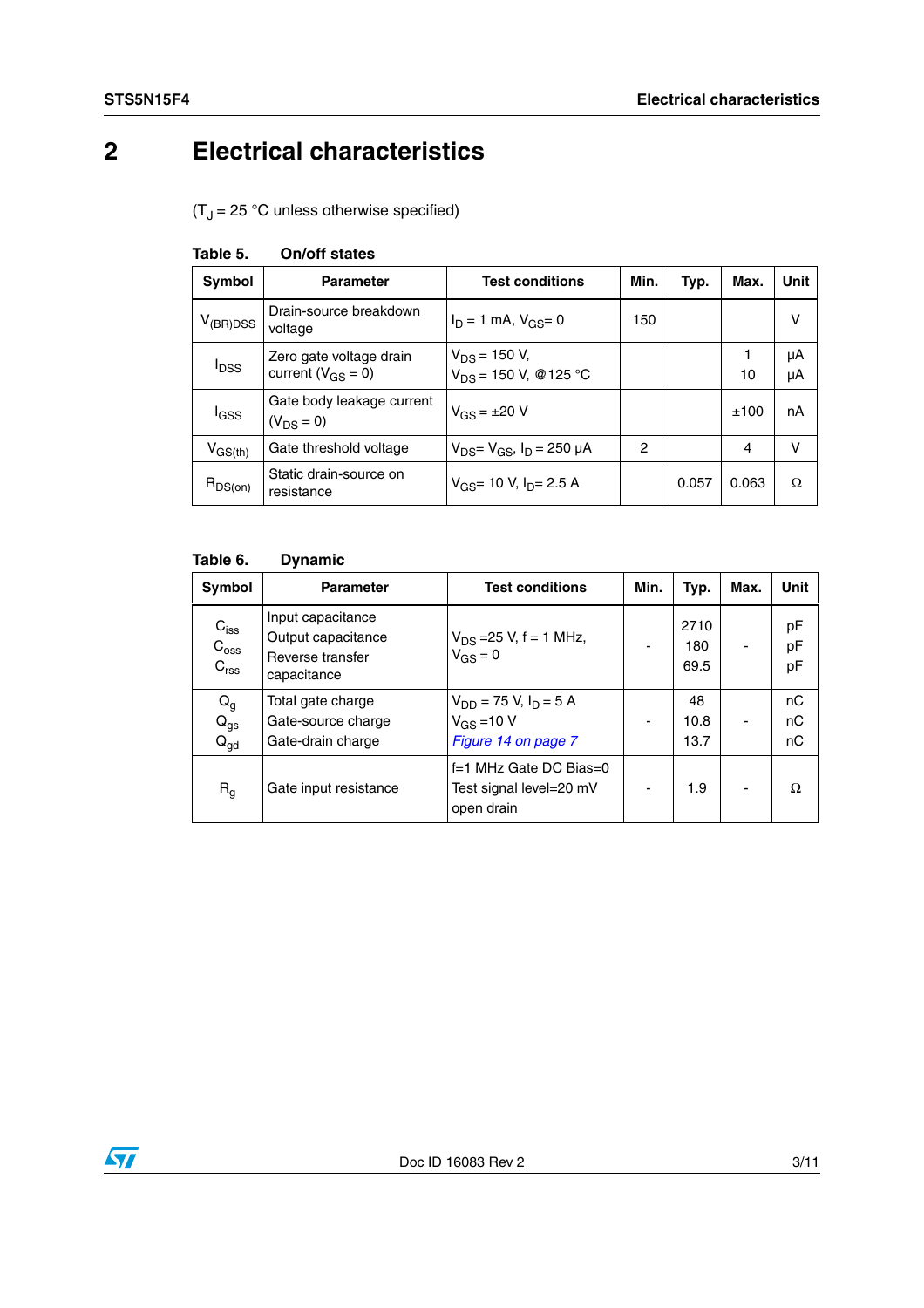| <b>Symbol</b>                           | <b>Parameter</b>                                                    | <b>Test conditions</b>                                                                            | Min. | Typ.                        | Max. | Unit                 |
|-----------------------------------------|---------------------------------------------------------------------|---------------------------------------------------------------------------------------------------|------|-----------------------------|------|----------------------|
| $I_{d(on)}$<br>t,<br>$I_{d(off)}$<br>t. | Turn-on delay time<br>Rise time<br>Turn-off delay time<br>Fall time | $V_{DD}$ = 75 V, I <sub>D</sub> = 3 A,<br>$R_G=4.7 \Omega$ , $V_{GS}=10 V$<br>Figure 13 on page 7 |      | 13.5<br>5.1<br>39.7<br>11.4 | -    | ns<br>ns<br>ns<br>ns |

**Table 7. Switching times**

### **Table 8. Source drain diode**

| Symbol                                   | <b>Parameter</b>                                                             | <b>Test conditions</b>                                                                                        | Min. | Typ.                 | Max | Unit          |
|------------------------------------------|------------------------------------------------------------------------------|---------------------------------------------------------------------------------------------------------------|------|----------------------|-----|---------------|
| I <sub>SD</sub>                          | Source-drain current                                                         |                                                                                                               |      |                      | 5   | A             |
| $I_{SDM}$ <sup>(1)</sup>                 | Source-drain current (pulsed)                                                |                                                                                                               |      |                      | 20  | A             |
| $V_{SD}^{(2)}$                           | Forward on voltage                                                           | $I_{SD} = 6$ A, $V_{GS} = 0$                                                                                  |      |                      | 1.3 | v             |
| $t_{rr}$<br>$Q_{rr}$<br><sup>I</sup> RRM | Reverse recovery time<br>Reverse recovery charge<br>Reverse recovery current | $I_{SD} = 6 A,$<br>$di/dt = 100$ A/ $\mu$ s,<br>$V_B$ = 120 V, T <sub>J</sub> = 150 °C<br>Figure 15 on page 7 |      | 85.2<br>277.6<br>8.2 |     | ns<br>nC<br>A |

1. Pulse width limited by safe operating area

2. Pulsed: pulse duration=300µs, duty cycle 1.5%

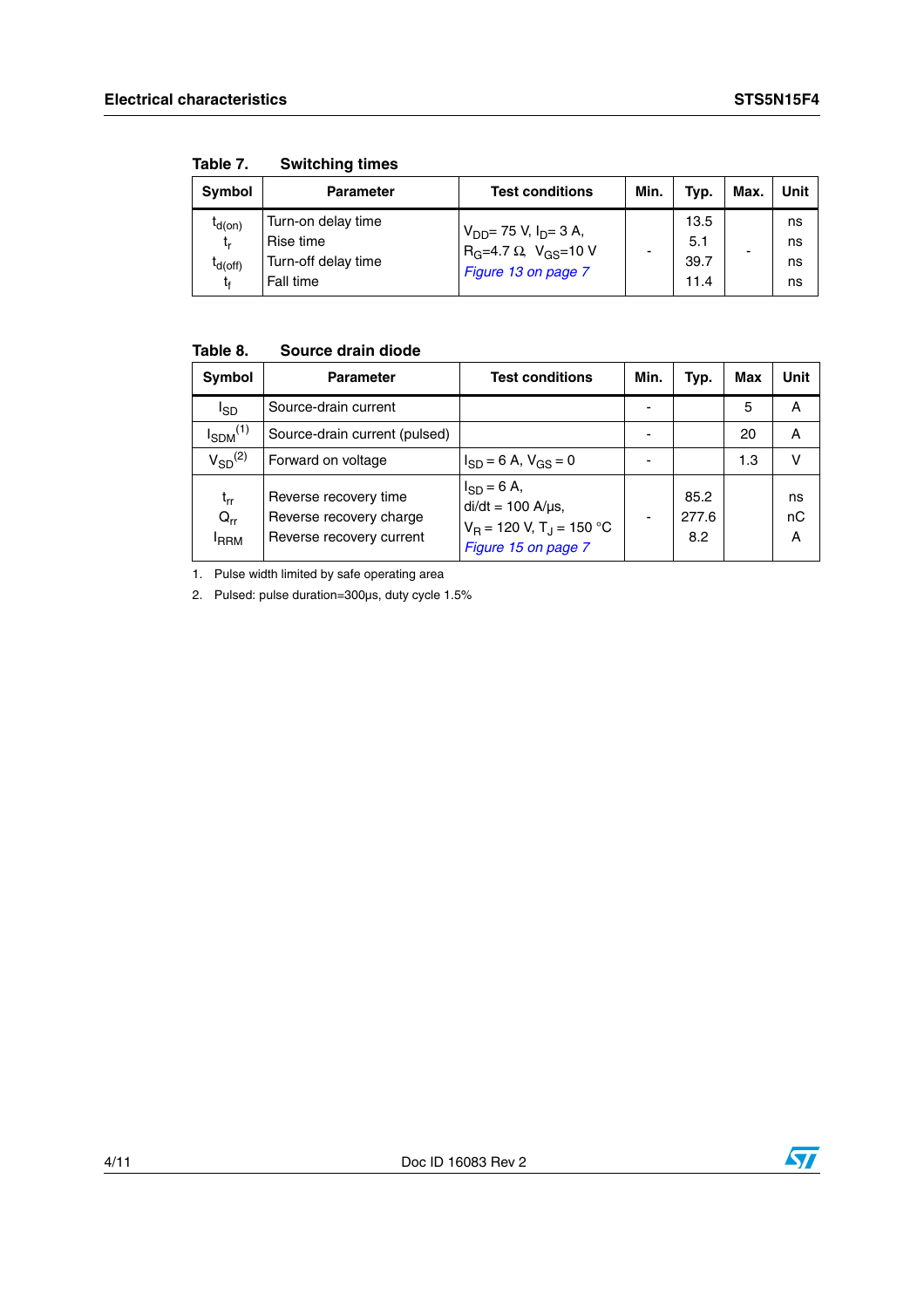### **2.1 Electrical characteristics (curves)**







 $ID = 1 mA$ 

-50 -25 0 25 50 75 100 125 150 TJ(°C)

<span id="page-4-0"></span>

<span id="page-4-1"></span>



**BV**<sub>DSS</sub>

(norm)

 $0.90$   $-50$ 

0.95

1.00

1.05

1.10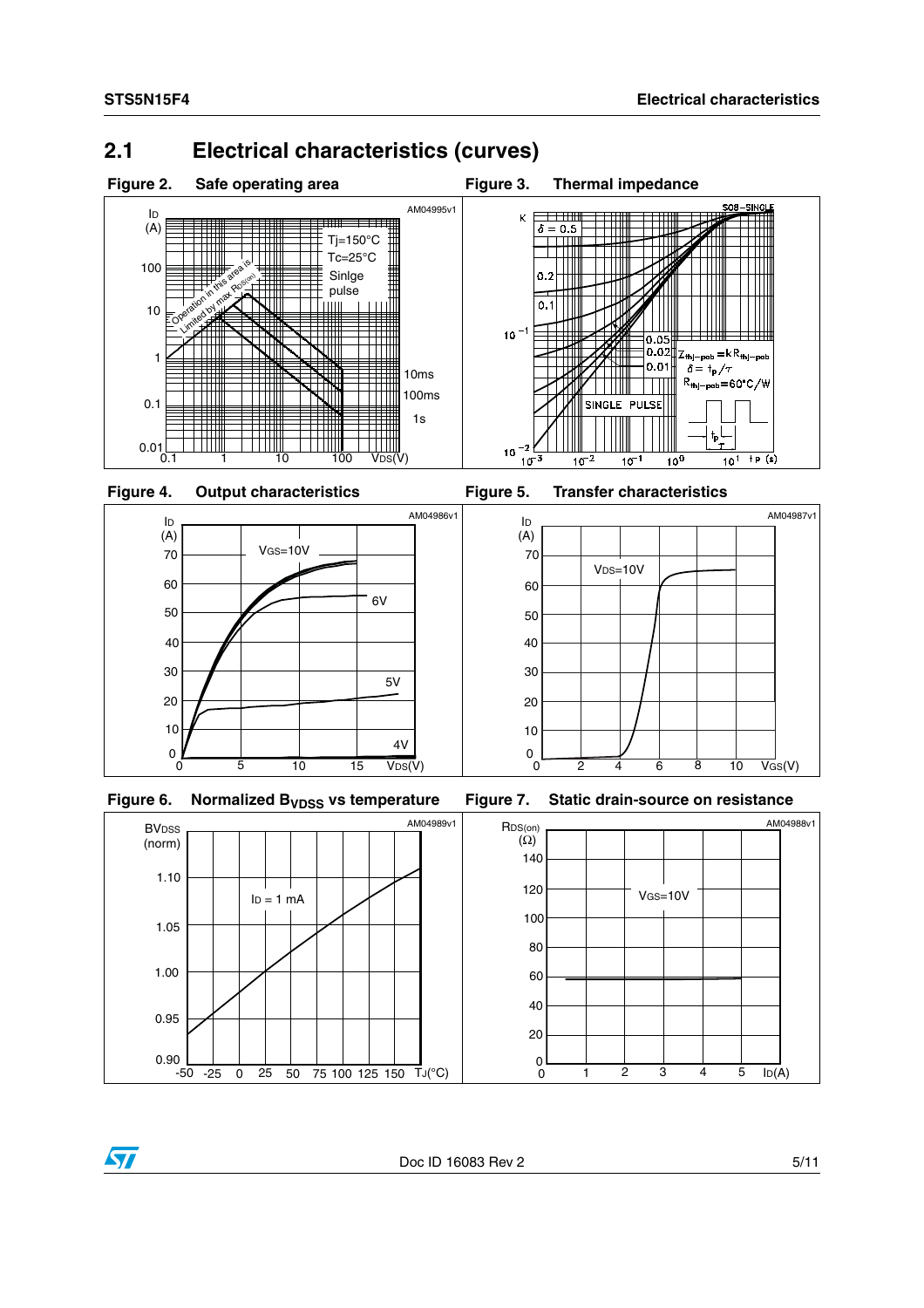AM04993v1



**Figure 8. Gate charge vs gate-source voltage Figure 9. Capacitance variations**

<span id="page-5-0"></span>

<span id="page-5-1"></span>

 $VGS = 10 V$  $ID = 2.5 A$ 



**Figure 12. Source-drain diode forward characteristics**



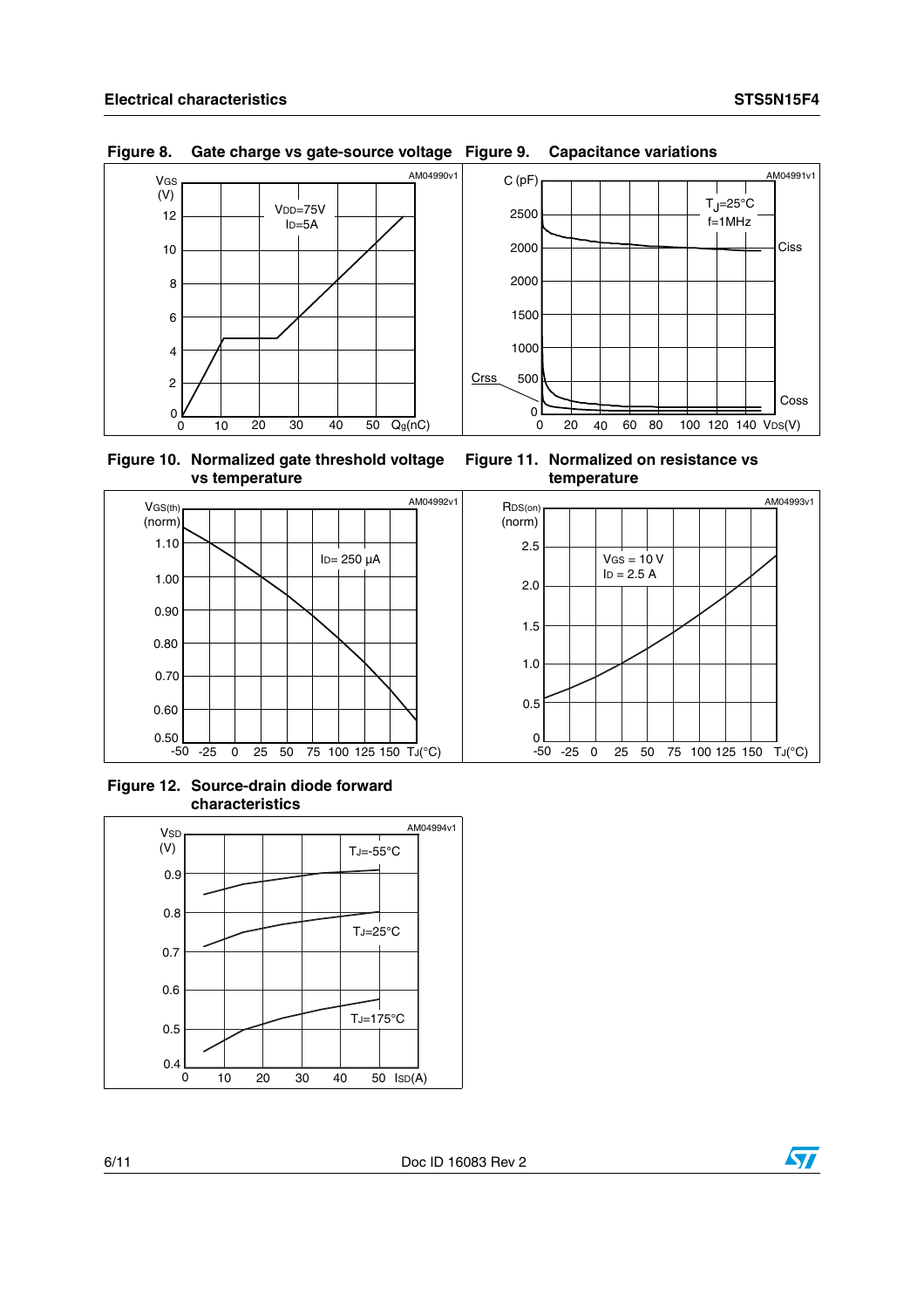### **3 Test circuits**

<span id="page-6-1"></span>**Figure 13. Switching times test circuit for resistive load**



VDD 12V 47kΩ | 1 | 1kΩ 100nF IG=CONST 100Ω Vi=20V=VGMAX  $\frac{1}{1}$   $\neq$  D.U.T. O 2200 VG  $\vert$ 2.7kΩ µF फ्र  $47k\Omega$ 1kΩ .<br>Pw AM01469v1

<span id="page-6-0"></span>**Figure 14. Gate charge test circuit**

<span id="page-6-2"></span>**Figure 15. Test circuit for inductive load switching and diode recovery times**







**Figure 16. Unclamped inductive load test** 



 $\sqrt{2}$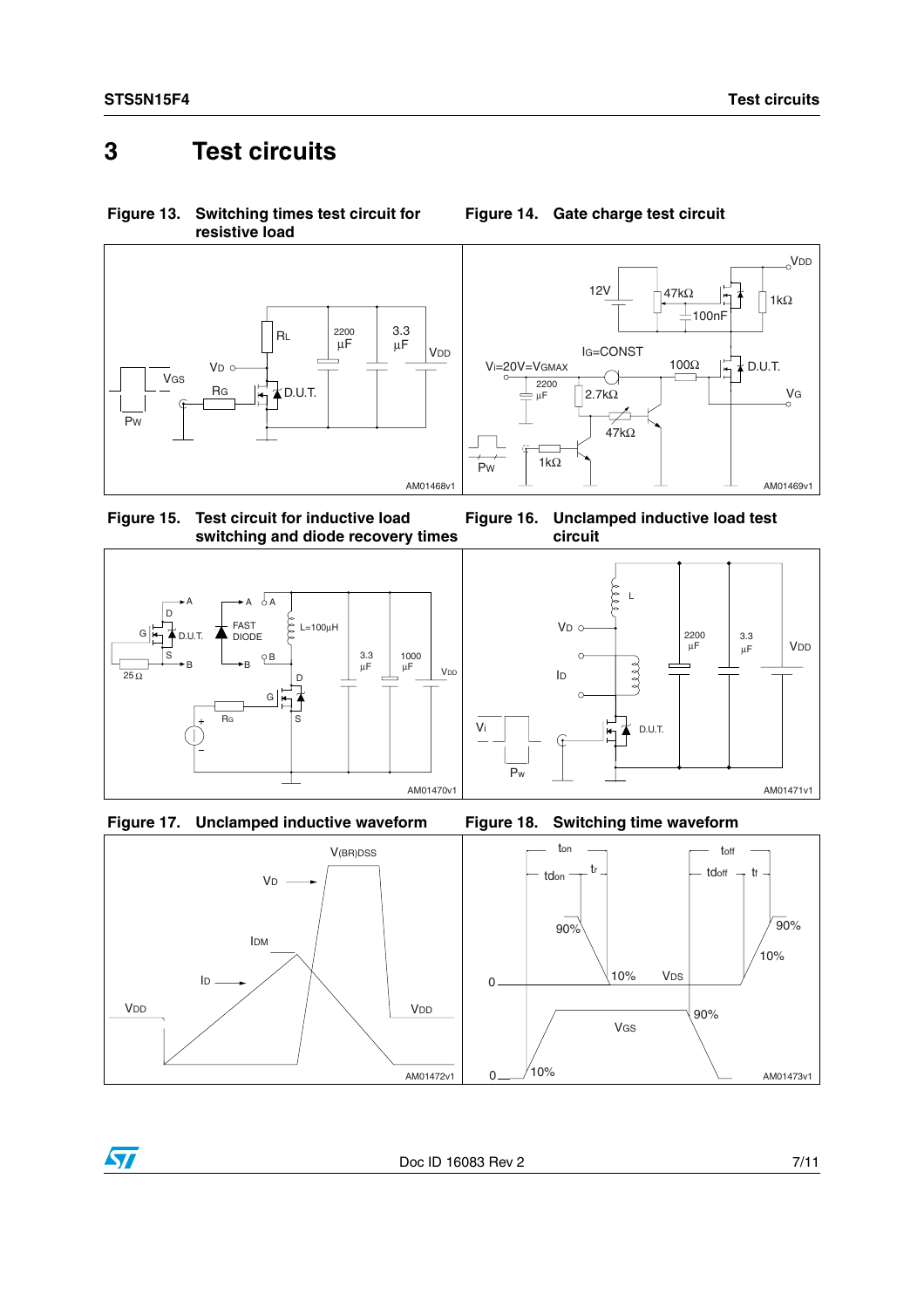# **4 Package mechanical data**

In order to meet environmental requirements, ST offers these devices in different grades of ECOPACK® packages, depending on their level of environmental compliance. ECOPACK® specifications, grade definitions and product status are available at: www.st.com. ECOPACK is an ST trademark.

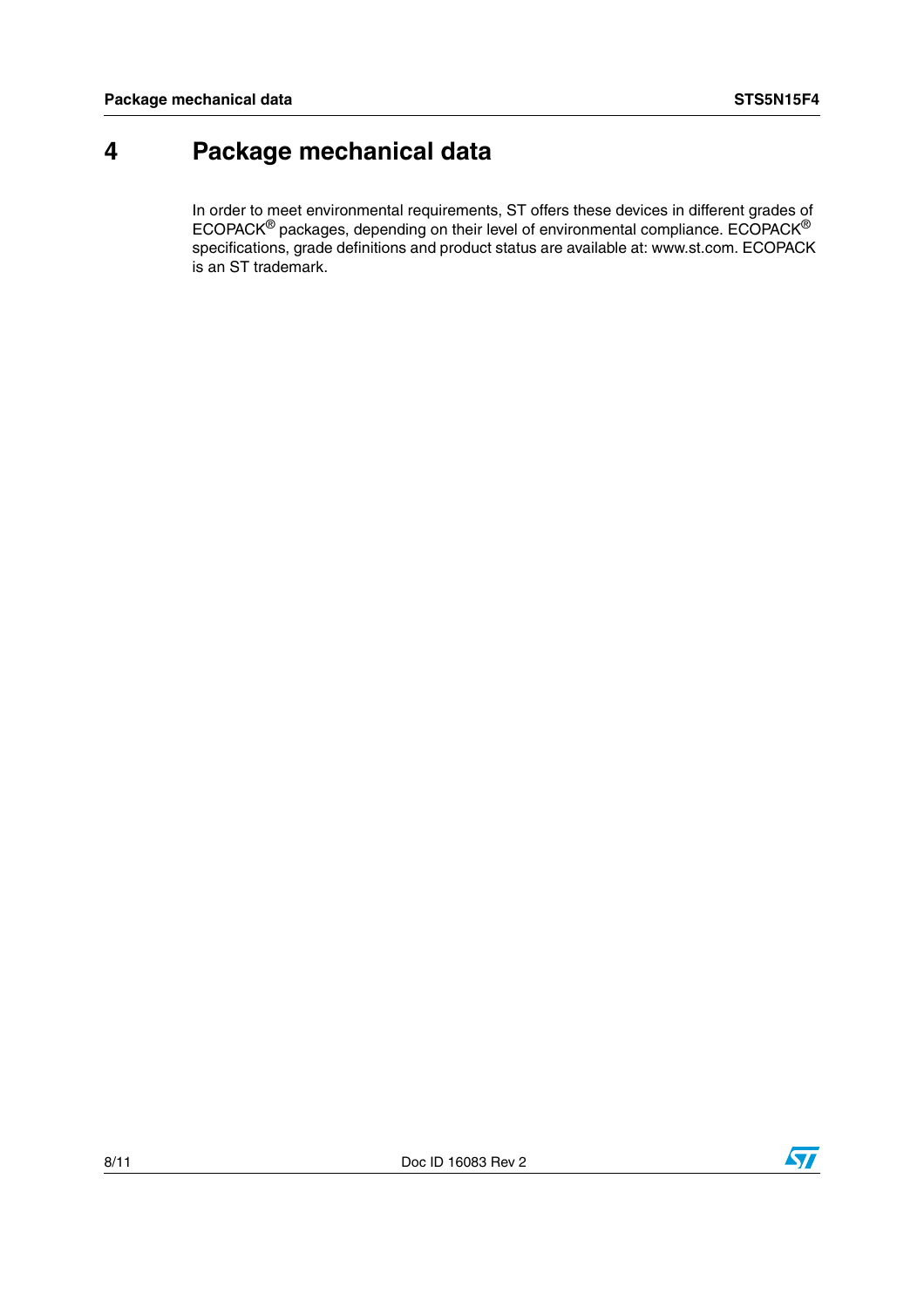$\overline{\mathbf{H}}$ 

| <b>SO-8 MECHANICAL DATA</b> |      |            |      |           |       |       |  |  |
|-----------------------------|------|------------|------|-----------|-------|-------|--|--|
|                             |      | mm.        |      |           | inch  |       |  |  |
| DIM.                        | MIN. | <b>TYP</b> | MAX. | MIN.      | TYP.  | MAX.  |  |  |
| A                           |      |            | 1.75 |           |       | 0.068 |  |  |
| a1                          | 0.1  |            | 0.25 | 0.003     |       | 0.009 |  |  |
| a <sub>2</sub>              |      |            | 1.65 |           |       | 0.064 |  |  |
| a3                          | 0.65 |            | 0.85 | 0.025     |       | 0.033 |  |  |
| b                           | 0.35 |            | 0.48 | 0.013     |       | 0.018 |  |  |
| b1                          | 0.19 |            | 0.25 | 0.007     |       | 0.010 |  |  |
| C                           | 0.25 |            | 0.5  | 0.010     |       | 0.019 |  |  |
| c1                          |      |            |      | 45 (typ.) |       |       |  |  |
| D                           | 4.8  |            | 5.0  | 0.188     |       | 0.196 |  |  |
| E                           | 5.8  |            | 6.2  | 0.228     |       | 0.244 |  |  |
| e                           |      | 1.27       |      |           | 0.050 |       |  |  |
| e3                          |      | 3.81       |      |           | 0.150 |       |  |  |
| F                           | 3.8  |            | 4.0  | 0.14      |       | 0.157 |  |  |
| L                           | 0.4  |            | 1.27 | 0.015     |       | 0.050 |  |  |
| M                           |      |            | 0.6  |           |       | 0.023 |  |  |
| S                           |      | 8 (max.)   |      |           |       |       |  |  |

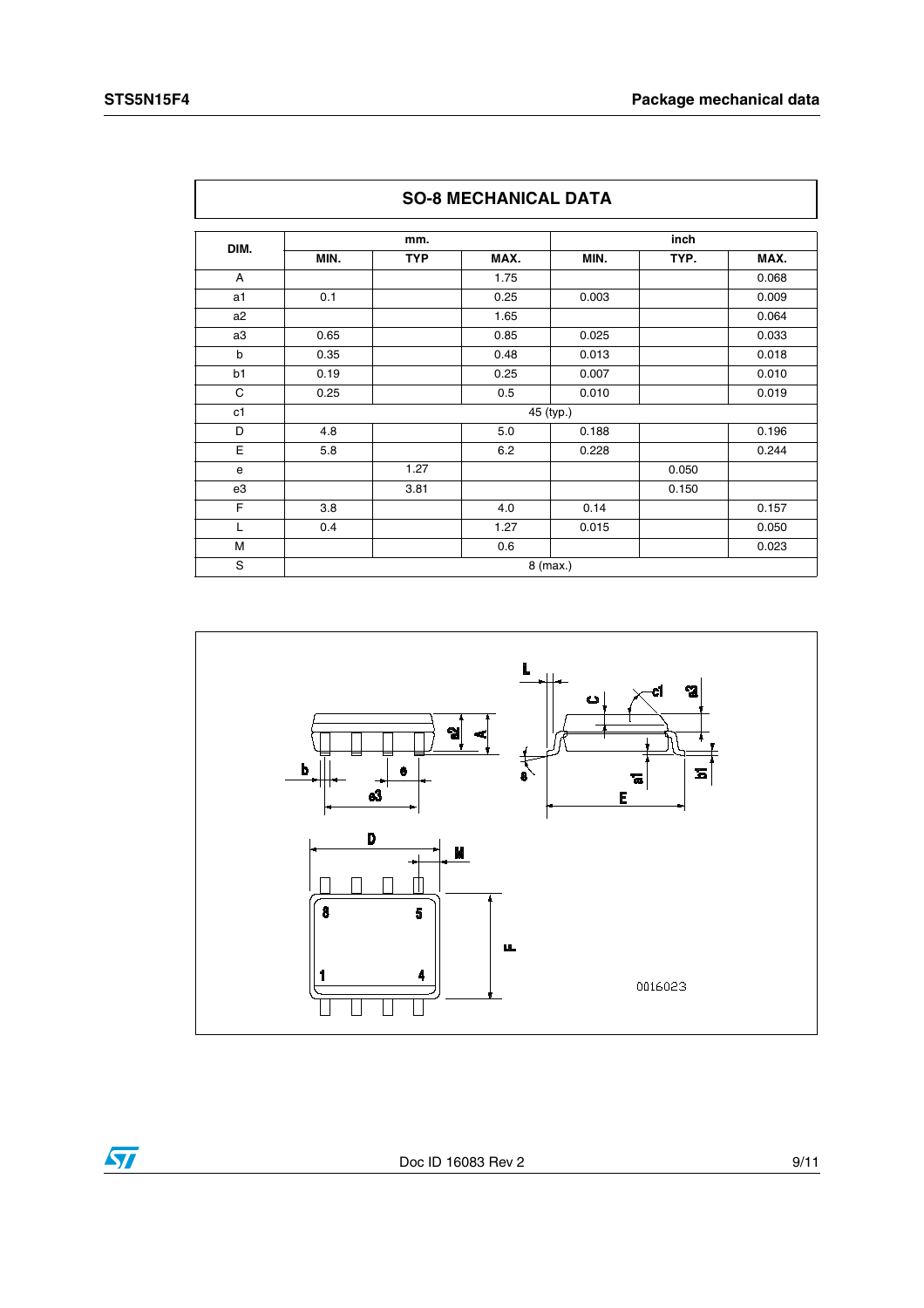# **5 Revision history**

#### Table 9. **Document revision history**

| Date        | <b>Revision</b> | <b>Changes</b>                  |
|-------------|-----------------|---------------------------------|
| 23-Jul-2009 |                 | First release                   |
| 03-Aug-2009 |                 | Updated figures 6, 7, 10 and 11 |